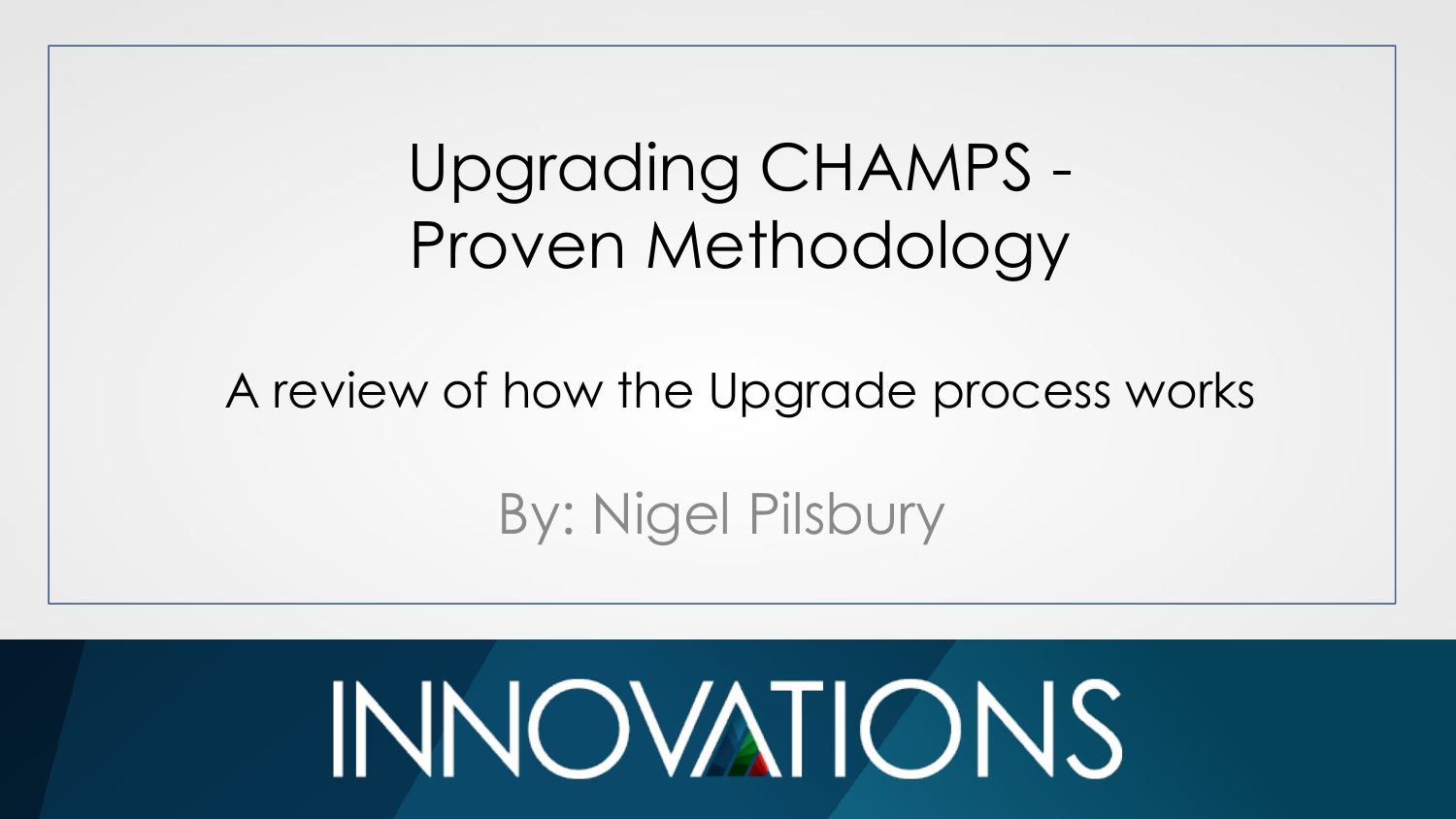

- **3. When can we do the upgrade?**
- **4. How long will CHAMPS be down?**
- **5. Will it make all my dreams come true?**

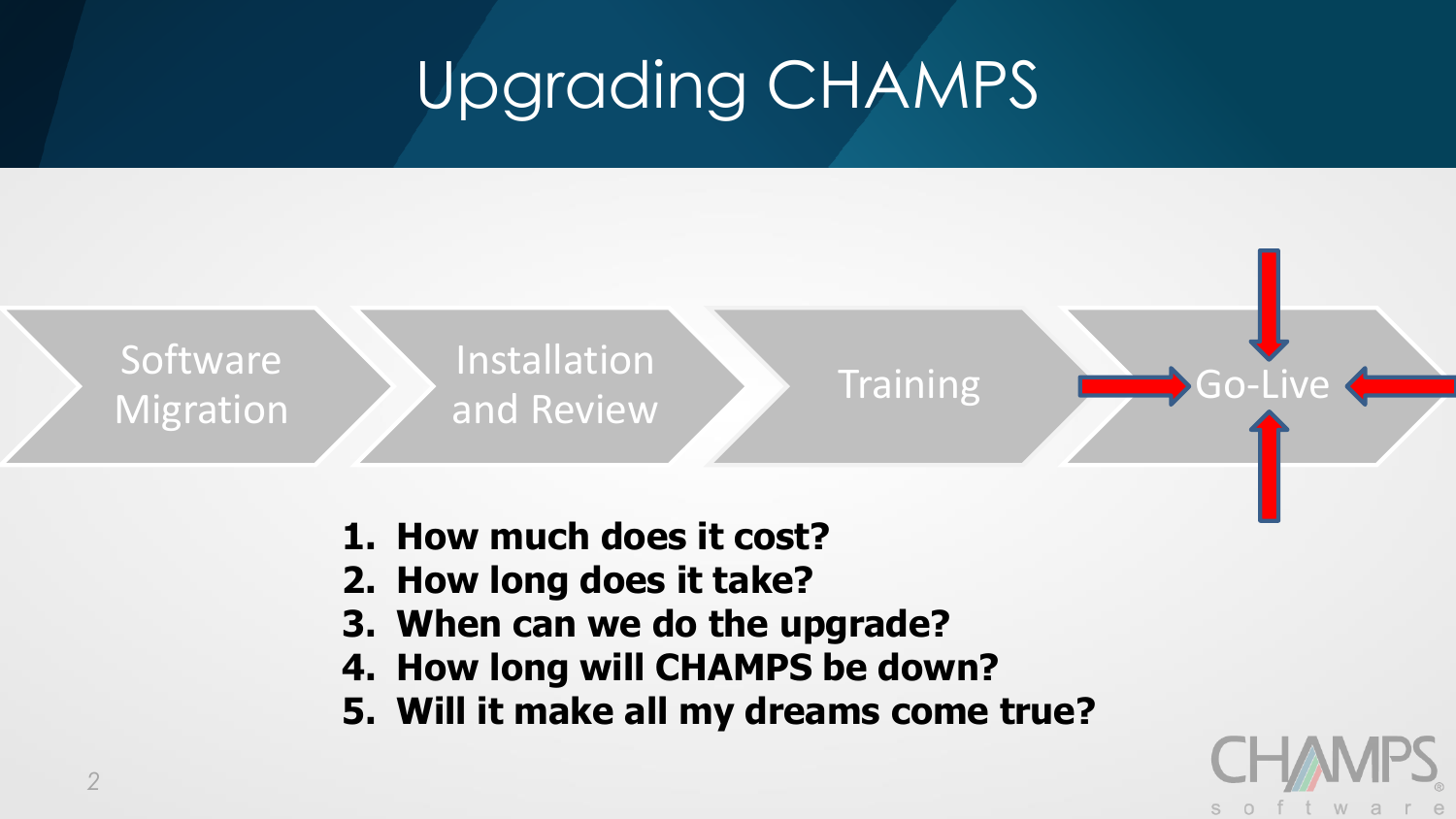

∰ Requirements SOW

- **1. Requested changes**
- **2. New feature requests & Interfaces**
- **3. Data Loaders & Cleanup**
- **4. Goals and reasons for upgrading**
- **5. Calendar and Budget constraints**

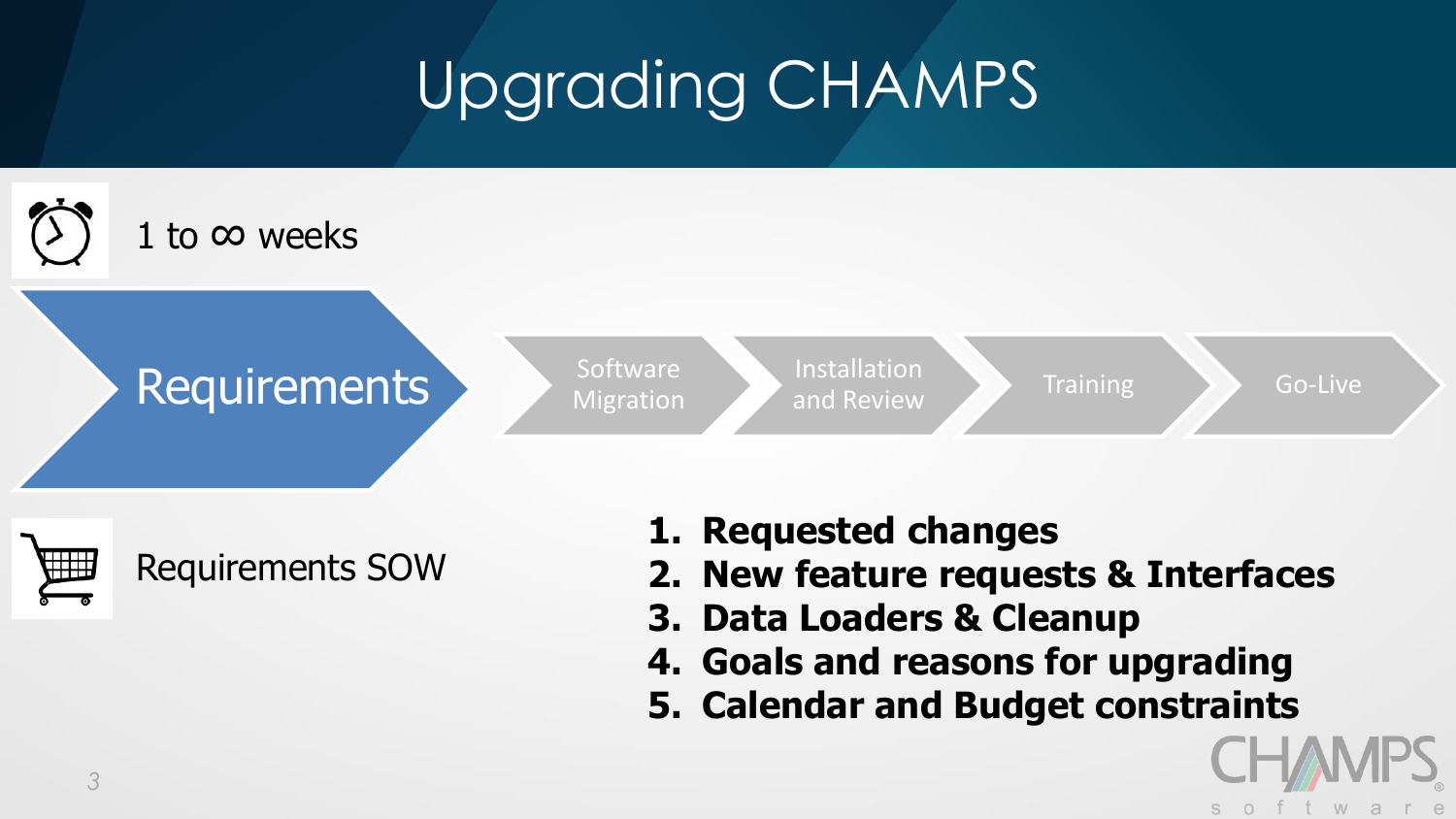<span id="page-3-0"></span>

- **1. Review and document all custom objects**
- **2. Merge custom and new version objects**
- **3. Write client-specific SQL alter scripts**



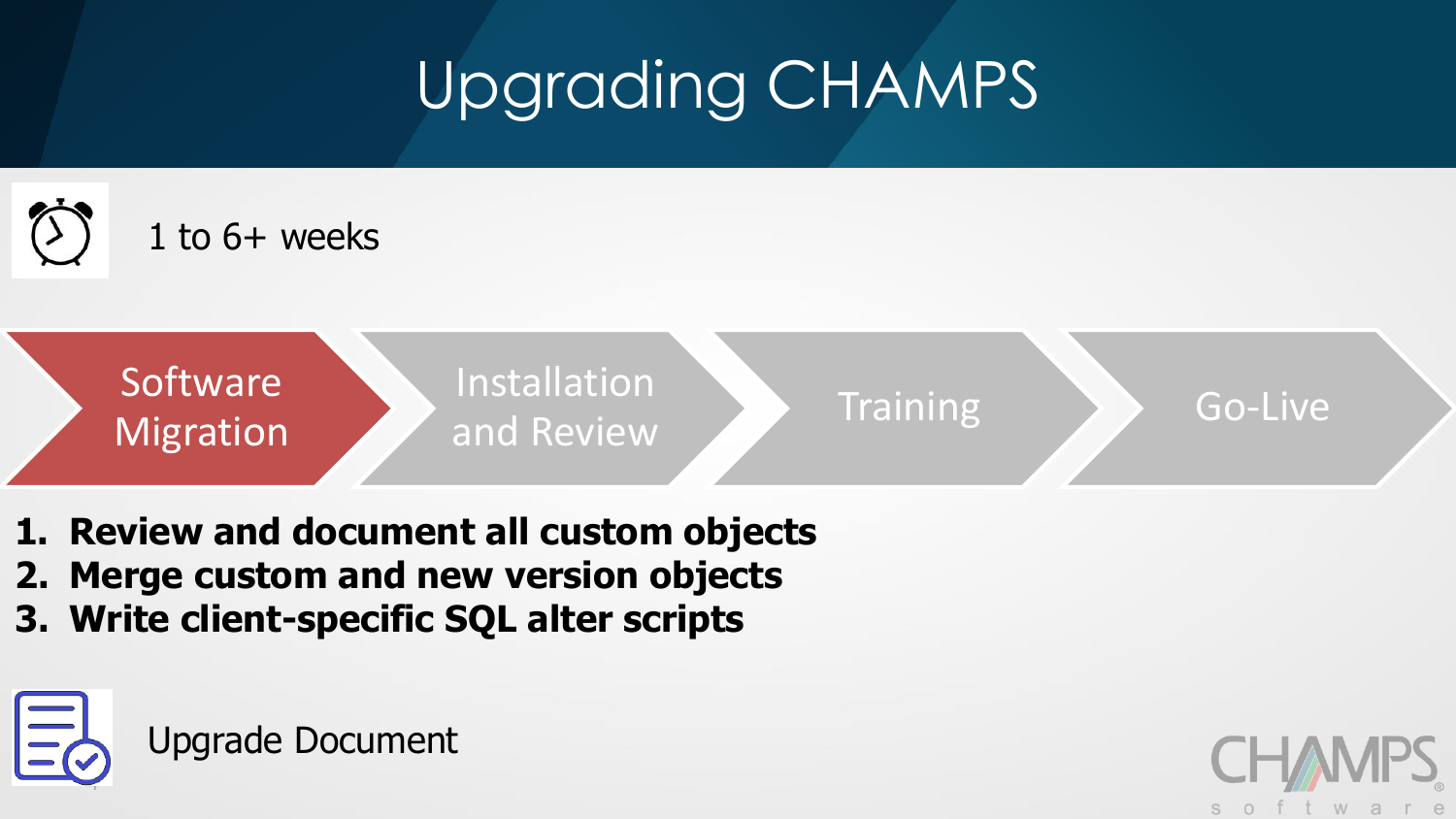<span id="page-4-0"></span>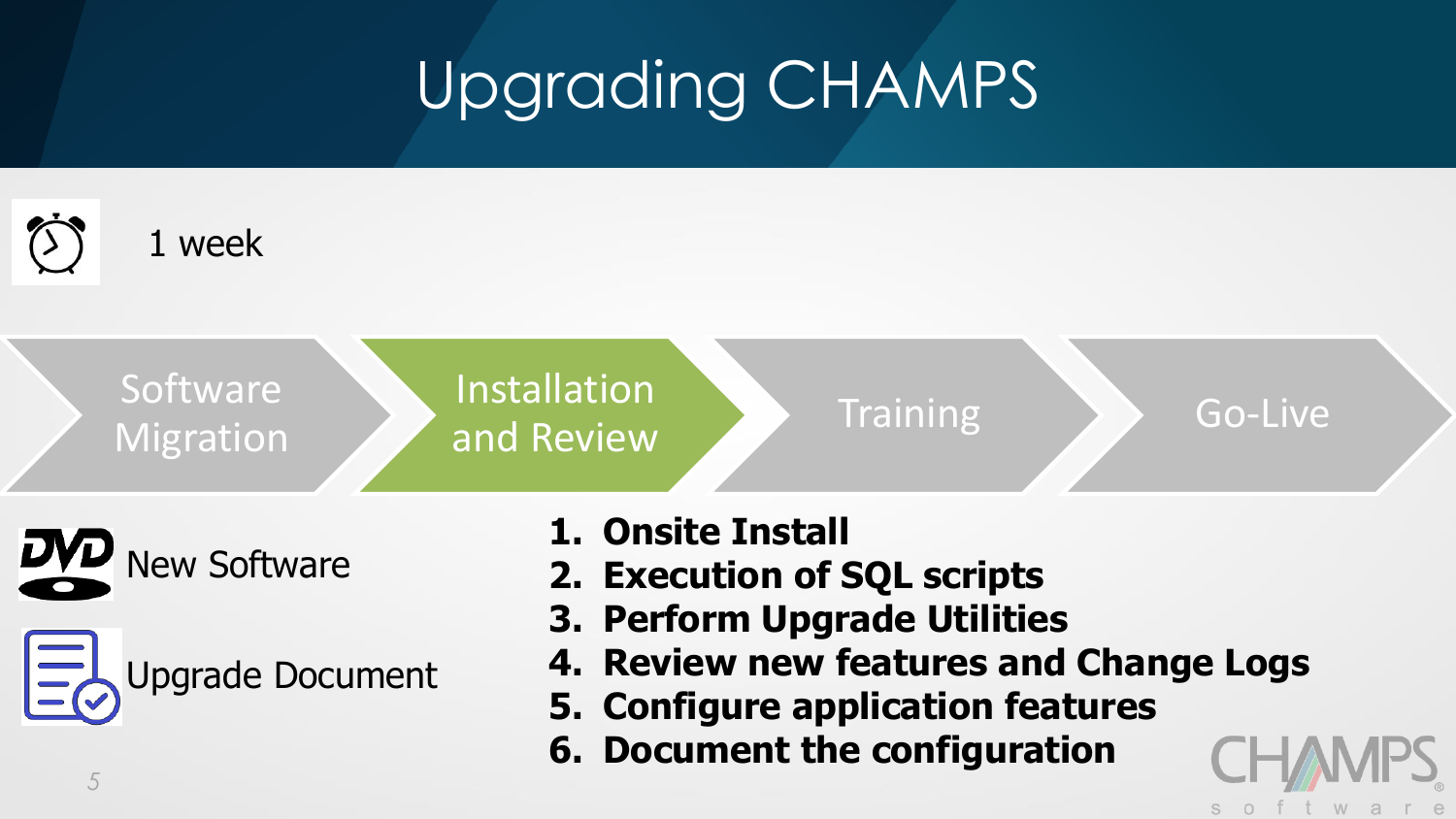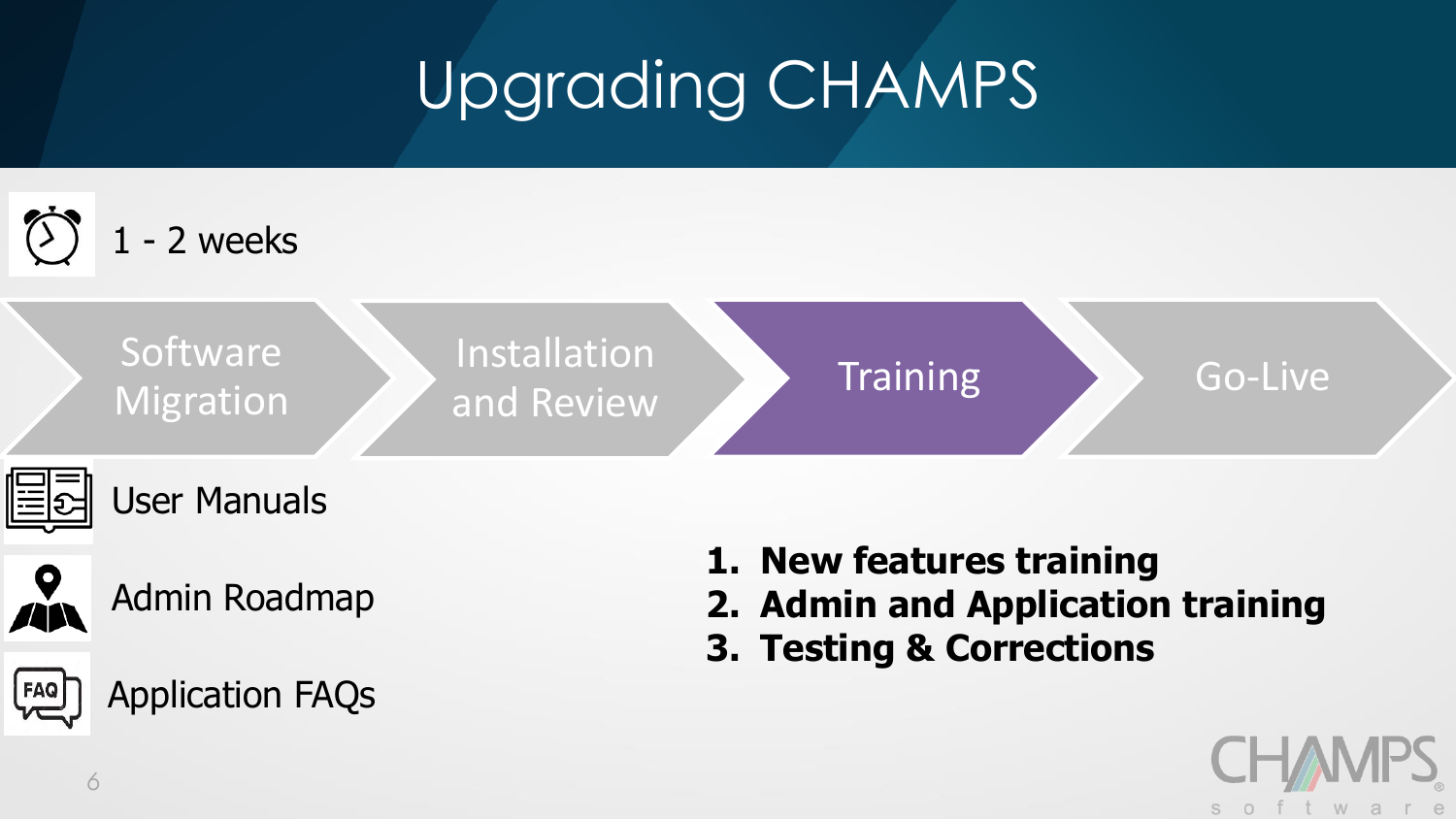

*7*

**LIVE** 

Users on the latest version

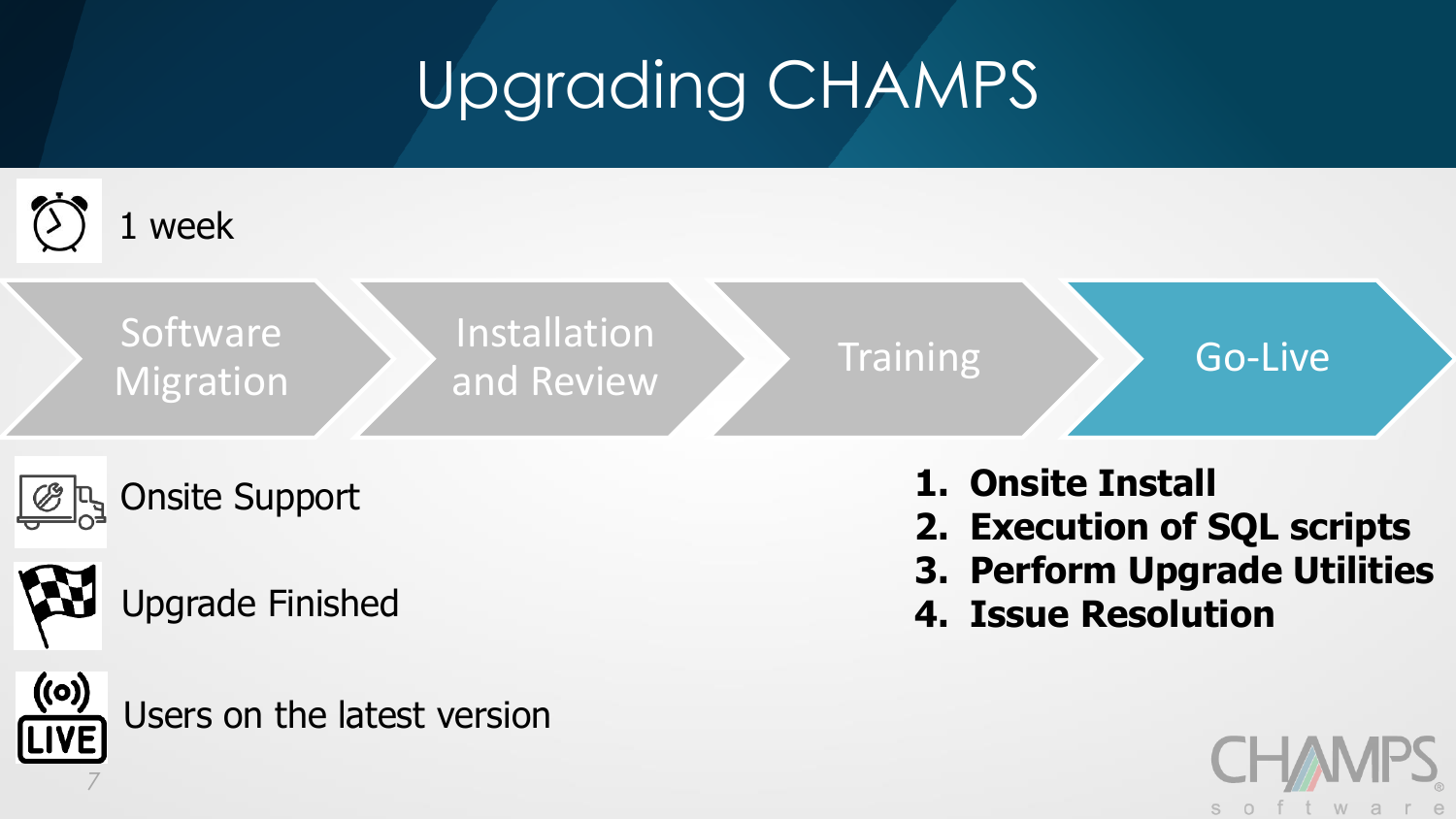From just a Technical perspective… why does this process work?



**We Performed the Upgrade 3 Times ! We know exactly what to do during the Upgrade process. We know exactly how long it will take.**

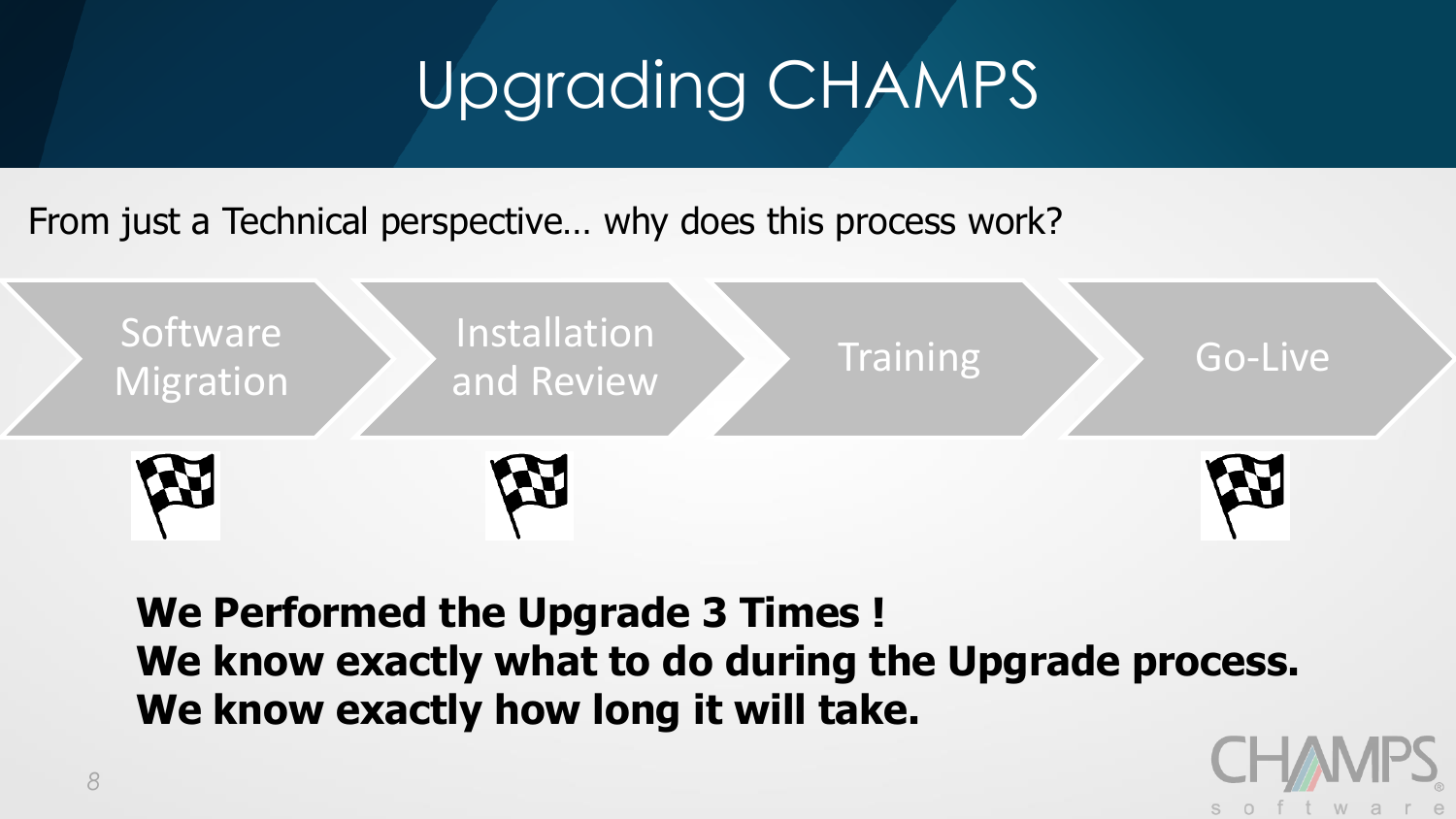



- **1. Requested changes**
- **2. Bug Fixes**
- **3. Email, Phone, and Zendesk**
- **4. GotoMeeting sessions**
- **5. Additional remote training**
- **6. User Group**

S  $\circ$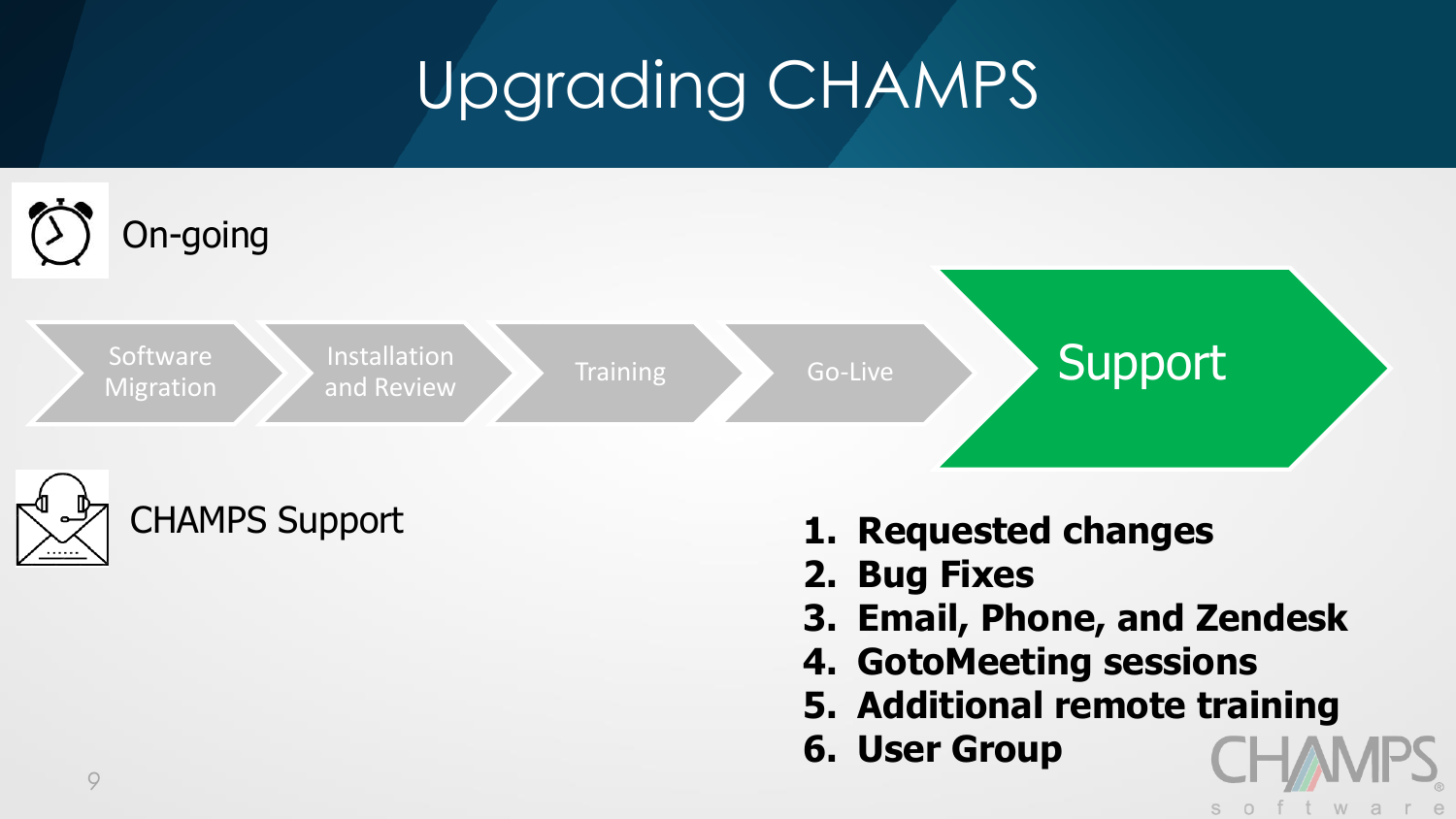#### The End

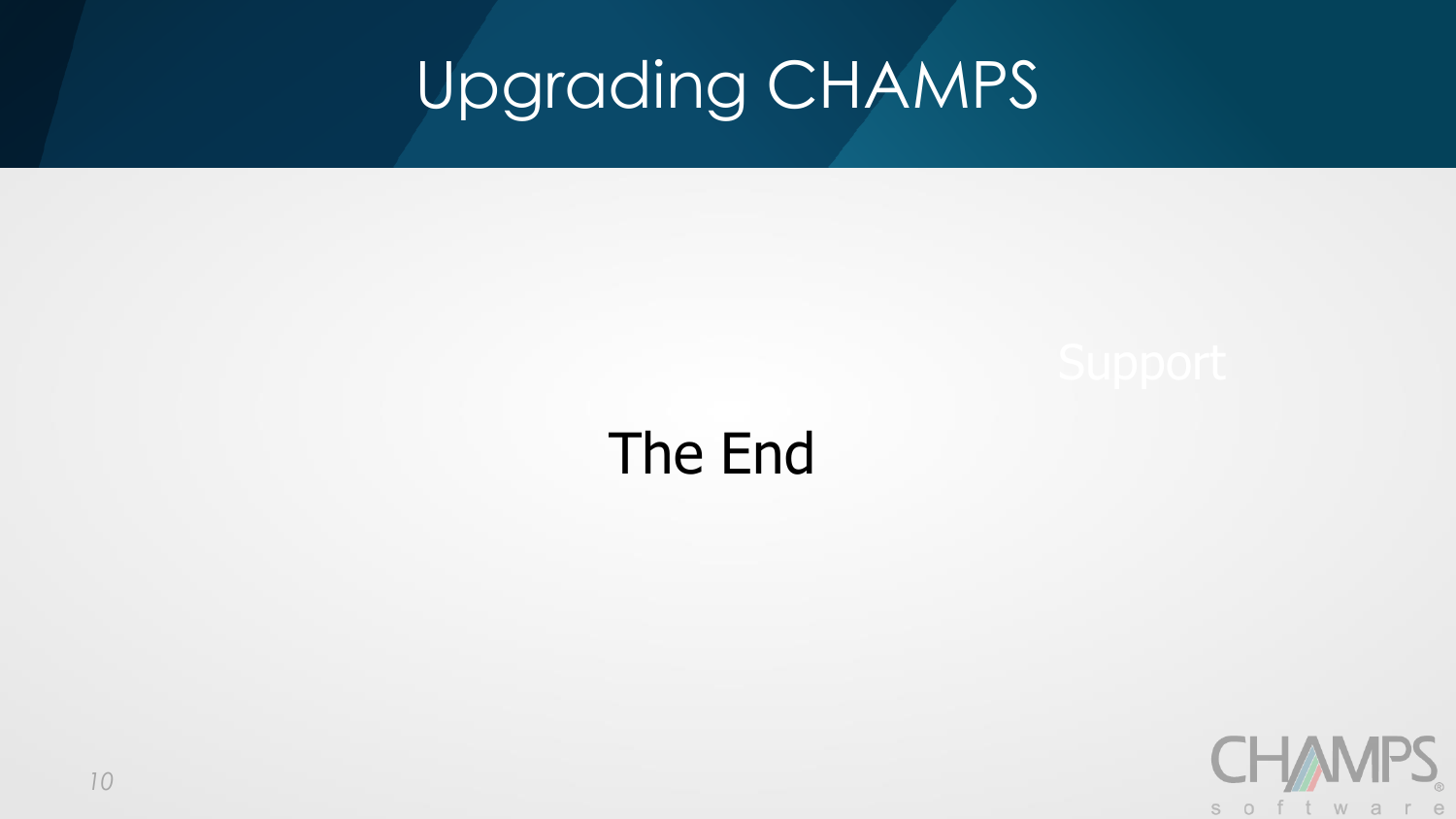<span id="page-10-0"></span>This specification outlines the software migration needed to upgrade a customer from their current release to an identified CHAMPS Baseline release.

| <b>Current Client Release:</b>                    | Version 13 | Release 02 | Build 1331-I2               |  |
|---------------------------------------------------|------------|------------|-----------------------------|--|
| Target Baseline Release:                          | Version 14 | Release 02 | <b>Build 1415 or Higher</b> |  |
| Current Client Database & Version:<br>MS SQL 2012 |            |            |                             |  |

Custom Libraries: F:\Client Projects\KFTL\PB12 source\kftl custom v13 F:\Client Projects\KFTL\PB12 source\kftl V13 upgrade utils F:\Client Projects\KFTL\PB12 source\custom paj v13 F:\Client Projects\KFLT\PB12 Source\v13 physical invn

Date Migration Performed: 7/29/19

**Migration Performed By:** Barbara Baer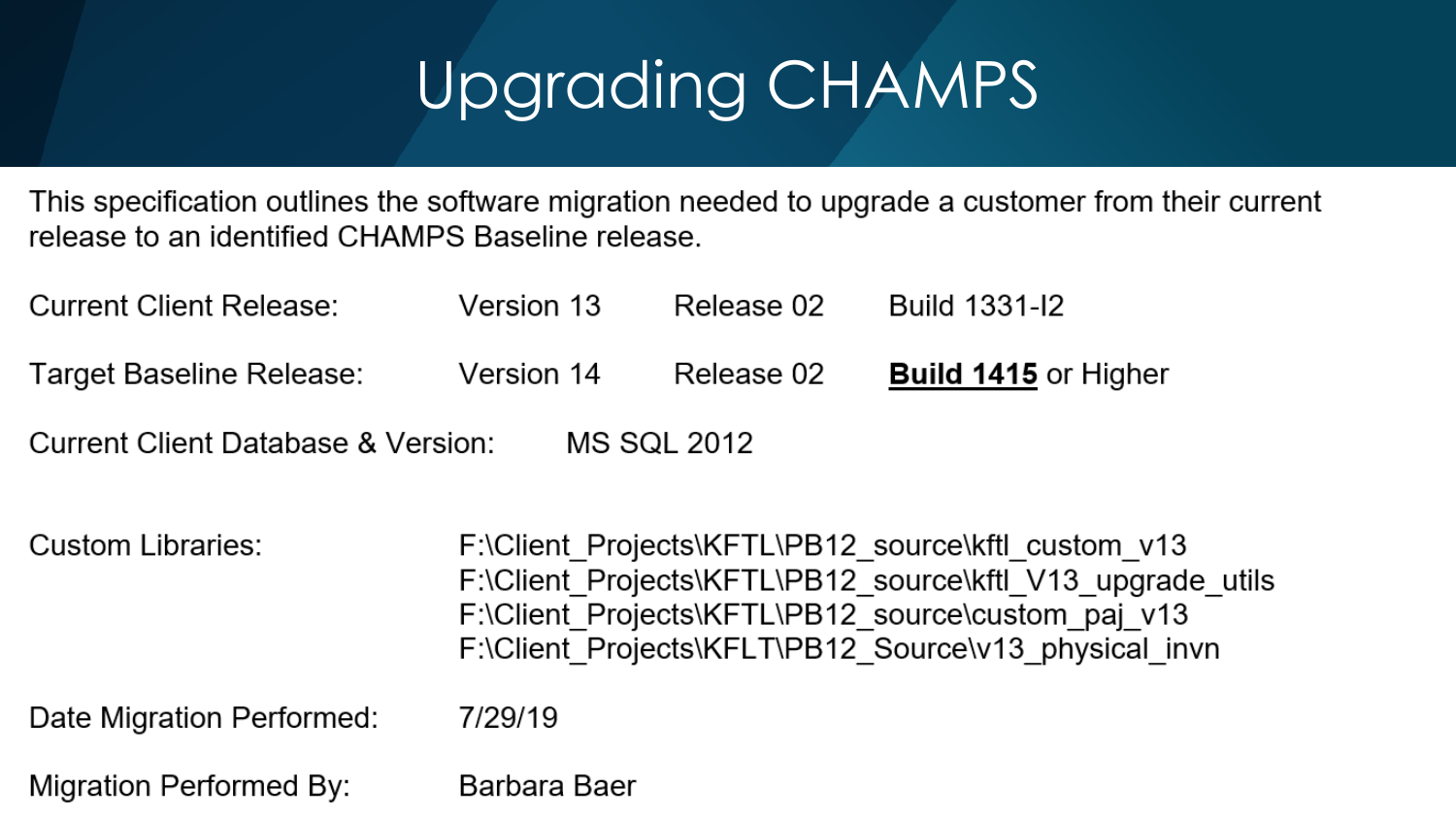#### **WO Print Layout**

The completion section of the WO/Step Print Layout includes an area for Sign-off signatures and declared Downtime amounts.

#### **REQ/PO Print Layout**

The REQ and PO Print Layout includes a Total Tax Amount. The REQ Print Layout includes an Approved By column indicating the first approver. PO Print includes Vendor Part No and Buyer's Signature bitmap.

#### **Computed REQ/PO Tax Amounts (Purchase Order Tax.doc)**

The REQ and PO windows compute Tax Amount based on Taxable Locations, Taxable Items, and Tax Code Jurisdictions.

#### **Quote/REQ/PO Processing (RFQ Approval.doc)**

The flow between REQs, Quotes, and POs is custom to PAJ.

PO Landed Cost, Multiple Maintenance Location exist within the baseline source code and do not impact the upgrade process.

The Equipment Meter Usage Tracking datawindow was removed from the application.

An interface of Inventory Movement and Receiving records to Oracle Financials.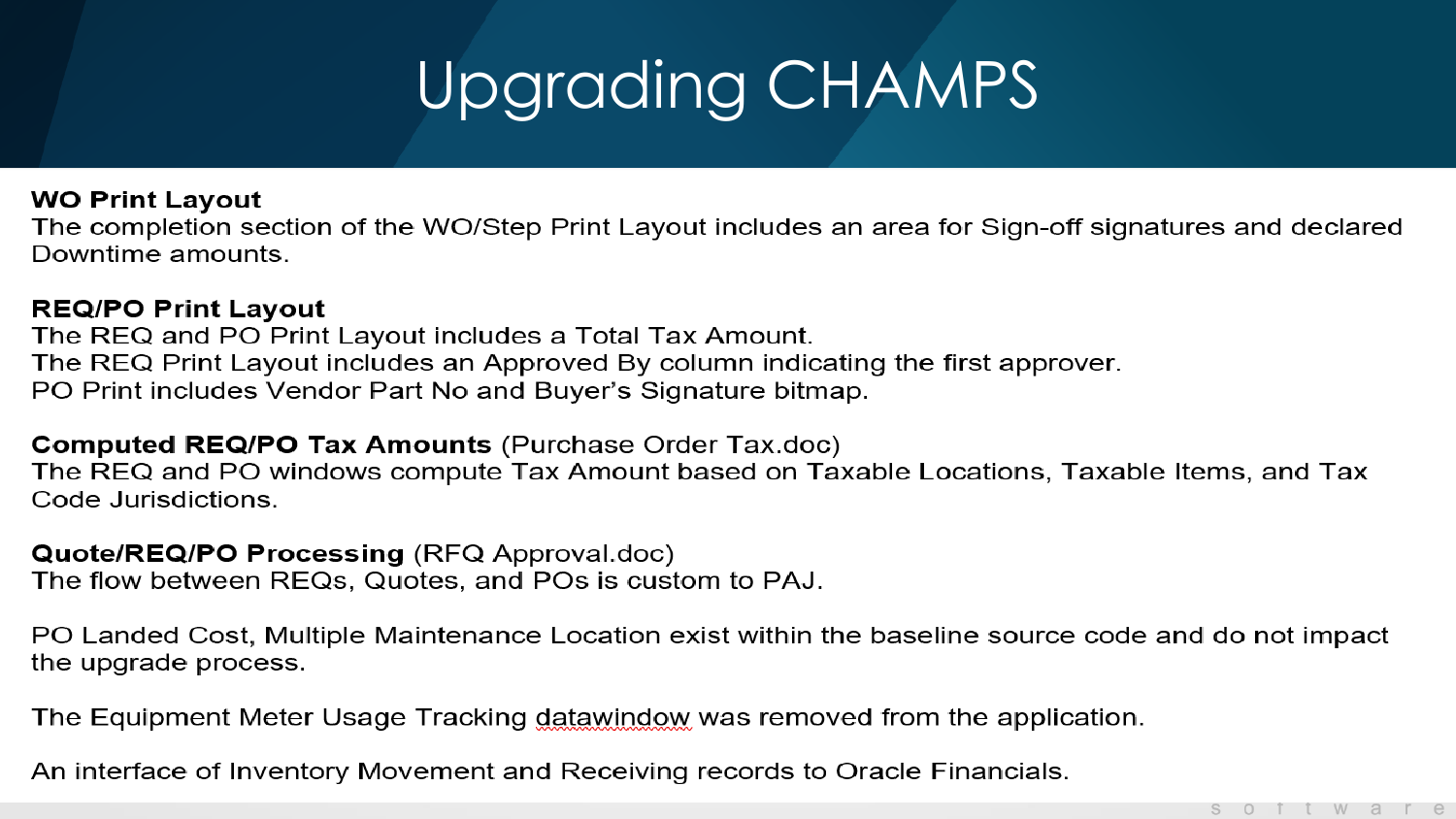#### **Specific Problems Mentioned By The Client**

KFTL wanted to Email signed POs and have PO Category Terms & Conditions attached to Email.

Recommended upgrading to B1414 to include simplified User Intray Alerts and Sum() based Alerts.

**NOTE:** KFTL does not allow use of USB drives and very few DVD readers are available. The final software deliverable to be installed Oct 10 must be provided via FTP.

#### **Issues**

1. Want the higher level Routeslip details to be deleted after APPV item is signed by User with sufficient Spending Limits. Provided under B1415.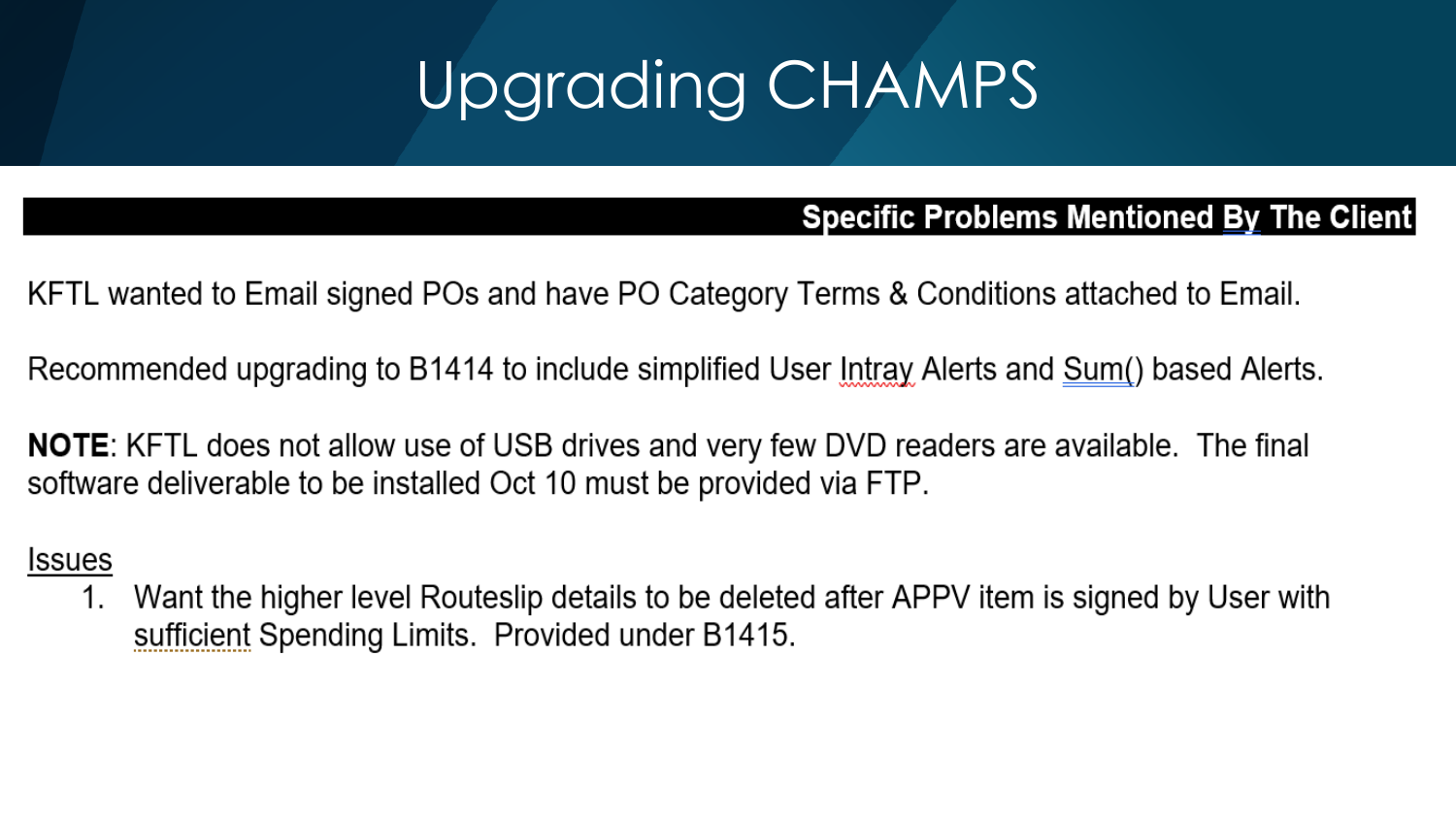Identify any changes to the Source Code. Identify source code that was discarded after review.

#### Objects upgraded from kftl custom v13 to kftl custom v14 – All objects in this pbl are to support the Champs to Oracle Financials Interface Orig Pbl **Object Name Summary of Custom Object**  $N/A$ D.cc.invnm.staging Custom datawindow to display records in the staging table Jc. Custom datawindow added the Layer and PO columns D. involifo JQ. D. invnlifo, api Custom datawindow added the Layer and PO columns  $N/A$ D. invnmydet. erface<br>erface<br>External  $N/A$ R.cc.fifovalue.  $N/A$ R.cc.invnmove.export  $N/A$ R.invnmydet. Custom datawindow to support the Champs to Oracle Financials Interface  $N/A$ Str. invnmove, det Custom datawindow to support the Champs to Oracle Financials Interface lc. U api inventory Custom user object modified the yf. lifofifi. processing event and added the yf. mylifofifi. processing event to support the Champs to Oracle Financials Interface. KFTL other customizations are as follows: Uf inventory,  $c$ ore – KFTL adds as bin list  $\prod$  to movement processing call Uf lifefifo adjustment  $-$  KFTL adds as bin list  $[]$  to movement processing call Uf movement processing - KFTL adds code to format datetime. Adds Bin to movement record insertion Uf multiple issue  $-$  KFTL adds as bin list  $\prod$  to movement processing call Uf recalc invnmove - current baseline loads debit/credit data. Will need modification to call uf. movement, processing with as bin, list Uf. receive, delta - KFTL adds as, bin, list l to movement processing call  $N/A$ W.cc.fifiyalue Custom window to support the Champs to Oracle Financials Interface  $N/A$ W.cc.invnm.export Custom window to support the Champs to Oracle Financials Interface W.cc.invnm.staging Custom window to support the Champs to Oracle Financials Interface  $N/$ W.cc.update\_info Custom window to support the Champs to Oracle Financials Interface **W**\_issue Custom window modification is to wf\_issue\_item - KFTL adds as bin\_list[] to movement processing calls (3) *[14](#page-3-0)*

W. locxfr Custom window modification is to Ue, update - KFTL adds Is, bin, list[] to movement processing calls (2).

**Promotion Requirements**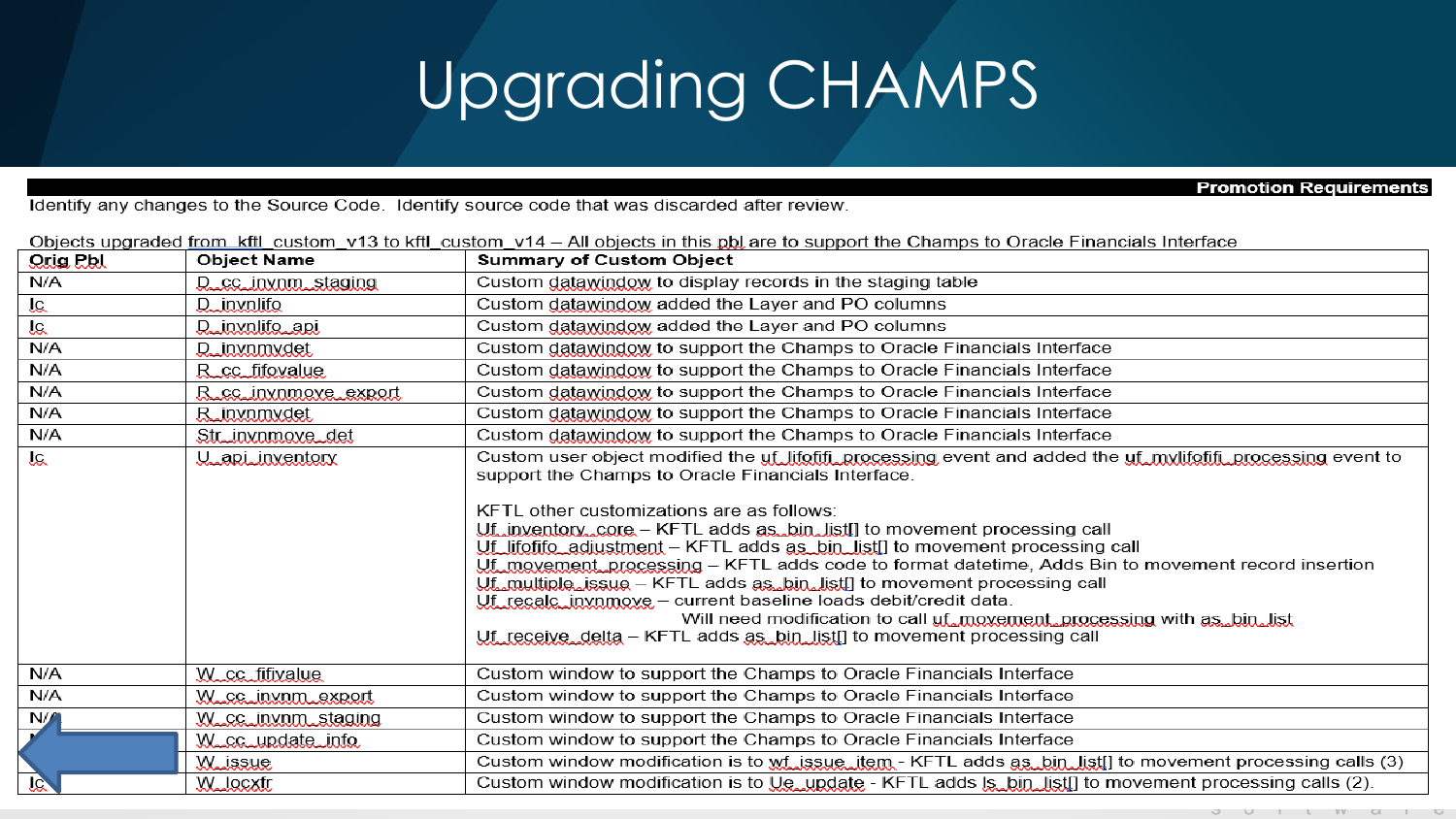Database Alters/Upgrade Utilities Required

This upgrade requires the following Database Alters and Upgrade Utilities to be performed by the developer when the software is being migrated and the client DBA/Administrator when the new release is delivered.

Note – Any warning messages, such as changing the name of an object could break a script can be ignored.

| <b>Database Alter Name</b> | <b>Expected Results</b>                                                         |
|----------------------------|---------------------------------------------------------------------------------|
| B1332 alter db.sql         | No errors should be returned.                                                   |
| B1340 alter db.sql         | No errors should be returned.                                                   |
| B1347 alter db.sql         | Part of this baseline alter adds the Fix Inventory Bin/Serial Counts navigation |
|                            | and view. Since KFTL received this functionality prior to it being added to the |
|                            | baseline this was removed from the alter. The navigation for this window has    |
|                            | been moved from the CMMS main menu in the KFTL database to the Inventory        |
|                            | Navigation. Padlock should be applied to this navigation.                       |
| B1353 alter db.sql         | No errors should be returned.                                                   |
| B1354 alter db.sql         | No errors should be returned.                                                   |
| B1400 alter db.sql         | No errors should be returned.                                                   |
| B1401 alter db.sql         | No errors should be returned.                                                   |